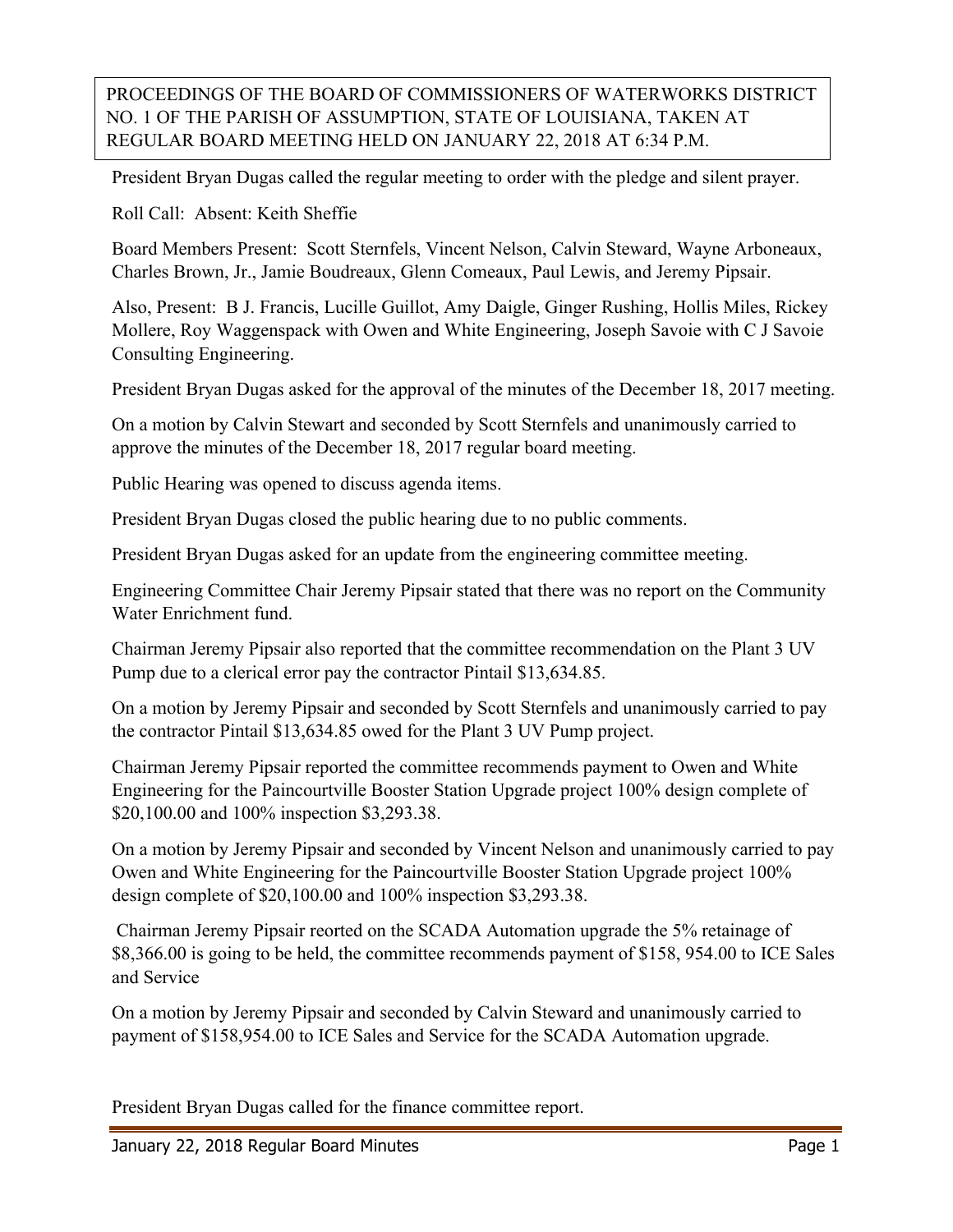Chairman Scott Sternfels also advised the board that the committee is recommending a motion to approve payment of invoices presented at the meeting.

On a motion by Jim Boudreaux and seconded by Wayne Arboneaux and unanimously carried to approve payment of all monthly invoices that were submitted at the meeting.

On the distribution updates, Rickey Mollere reported that several items were addressed, such as breaks in the system, the fence at Highway 1 and Highway 70 where the old tower was located. He also reported that the we experienced two major freeze issues, one in December 2017 and one on January 17, 2018. We had several calls on leaks of both kinds, the Assumption Parish Waterworks equipment and customer equipment. With the cooperation of all of our team members we were able to act accordingly to each request.

President Bryan Dugas asked if there was an estimate of how many lines were repaired.

Rickey Mollere reported that in reference to main lines it was approximately 5 or 6 major lines repaired.

President Bryan Dugas asked if the breaks were freeze related. He was looking to see if the leaks were attributing to our unaccounted water.

Glenn Comeaux asked if there could be a way to better communicate to our customer of issues when the occur.

Keith Sheffie entered the meeting.

Ginger Rushing gave an extensive report on plant updates, most of the information was due to the freeze. She also presented a list of pressure readings that were taken manually.

The board discussed several issues revolving around the Napoleonville and Labadieville towers. The staff will review what options necessary to plan for future weather-related issues with references to the needs of the areas that were experiencing low pressure during the freeze.

President Bryan Dugas asked Ginger Rushing if we trigger at 15 what do we need to get it up to before we start pulling samples to get cleared.

Ginger Rushing stated that we have to get over 15 and once we are there we can start pulling our samples.

Glenn Comeaux asked the board to consider forming a committee to be proactive for all emergency situations that may occur- i.e: freezes, hurricanes etc.

Jeremy Pipsair thanked Ginger Rushing for explaining to him how the Boil Water Advisory works. After speaking with Ginger Rushing was able to answer questions and assure his constitutes that all was well with the water and it was just a precautionary measure not a mandatory measure.

President Bryan Dugas called for office updates.